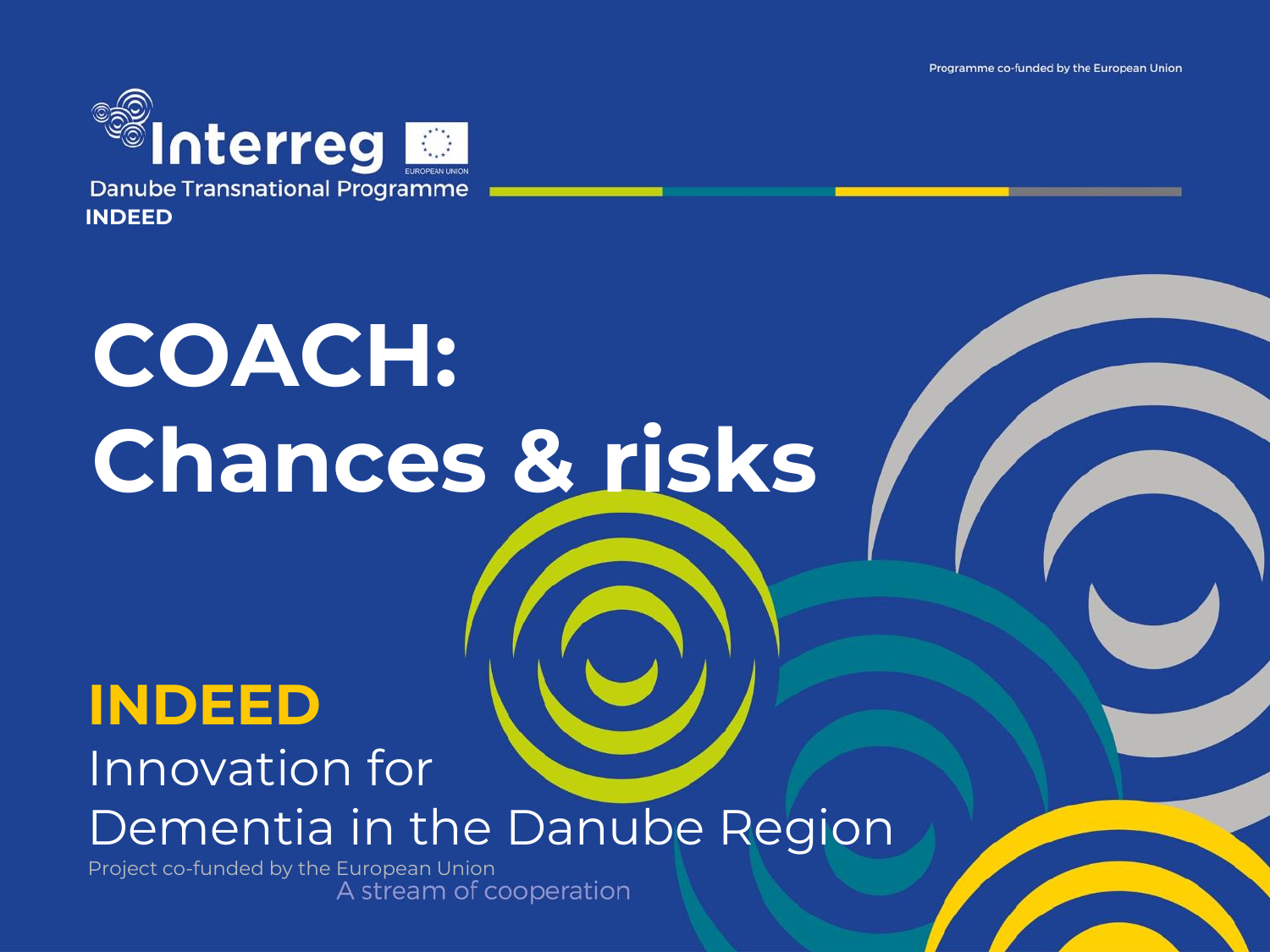

#### **Summary**

*Minterreg* **Danube Transnational Programme INDEED** 

- There can always be unpredictable events that might cause you to change your initial project plan:
	- **Chances or opportunities** are favourable external factors that make your project likely to prosper.
	- **Risks or threats** are external factors which limit the success of your project.
- The **SWOT analysis** is a useful tool to identify and prevent potential risks and to take advantage of chances. SWOT stands for **s**trenghts, **w**eaknesses, **o**pportunities and **t**hreats.
- SWOT considers the interplay between external influences, particularly chances and risks as well as the internal strengths and weaknesses of your project. It helps you to analyse your project's feasibility and viability.
- The **PESTLE analysis** is a framework to analyse external opportunities and threats with a particular focus on the **p**olitical, **e**conomic, **s**ocial, **t**echnological, **l**egal and **e**nvironmental situation.
- Conducting a SWOT analysis alone is not purposeful. You should use the SWOT diagram to create feasible **shortand long-term strategies** for your project. These strategies should aim to increase strengths and minimize weaknesses so that opportunities can be realized and threats avoided.
- The SWOT diagram should be **regularly checked** to see whether the balance of strengths, weaknesses, opportunities, and threats has changed. You should then adapt your strategies accordingly.

Project co-funded by the European Union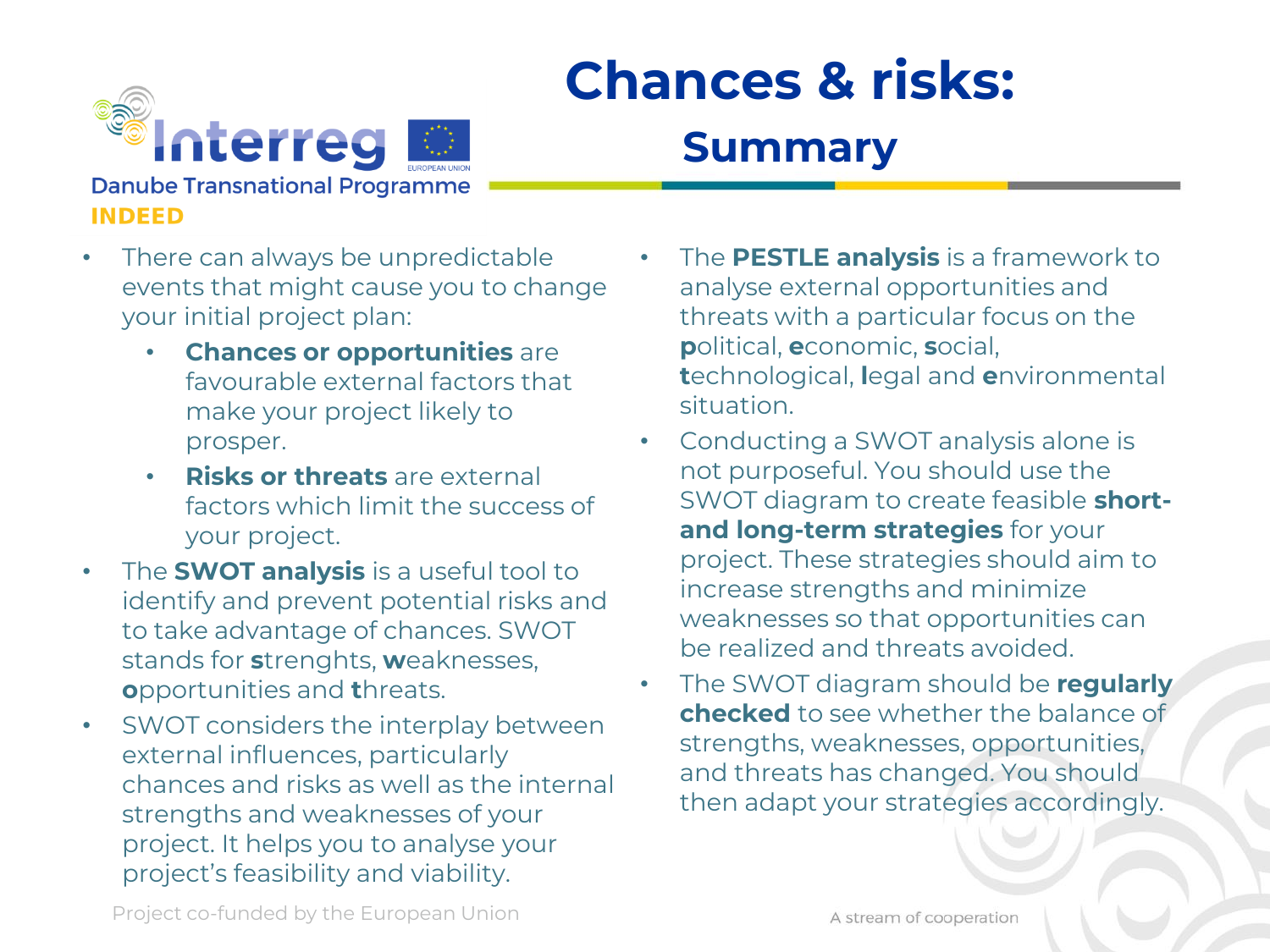

### **Chances & risks: SWOT analysis 1/2**

- The first step of the SWOT analysis is to brainstorm all strengths and weaknesses of your project with the help of the following questions:
	- **Strengths:** What are you doing well? Which internal resources do you have? Which advantages do you have compared to your competitors?
	- **Weaknesses:** What is your project lacking? Where does your project have limited resources? Which areas need improvement so that you can accomplish your goals?
- After that the most relevant strengths and weaknesses need to be entered into the SWOT diagram:

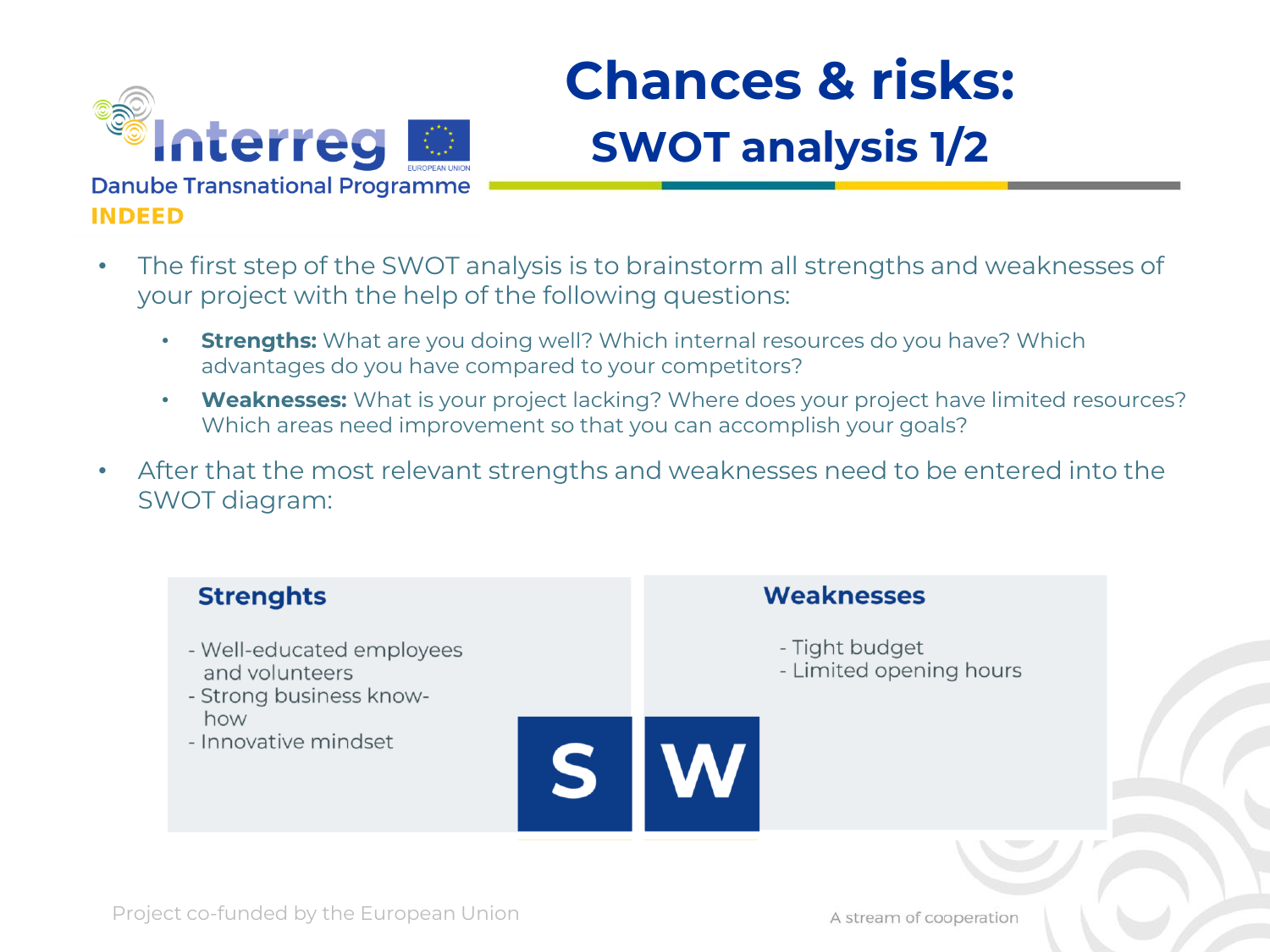

## **Chances & risks: PESTLE analysis**

#### In the next step of the SWOT analysis, you analyse your project environment for opportunities and strengths. You can use the **PESTLE framework** for that. The following questions of PESTLE help you to identify relevant external factors:

- **P**olitical: What is the local political situation like and how can it affect your project?
- **Economic: Which economic factors may affect your project?**
- **S**ocial: Which societal aspects are relevant for your project?
- **T**echnological: Are any technological innovations expected that may impact on your project?
- **Legal:** Which current legislative or governmental regulations are relevant for your project? Are there any foreseeable changes in the future?
- **E**nvironmental: Which environmental issues need to be considered for your project?
- You may rank the external influences based on probability of occurance or evaluate how they may affect your project in quantitative terms. Note that only the most relevant opportunities and threats should be entered into the SWOT diagram.